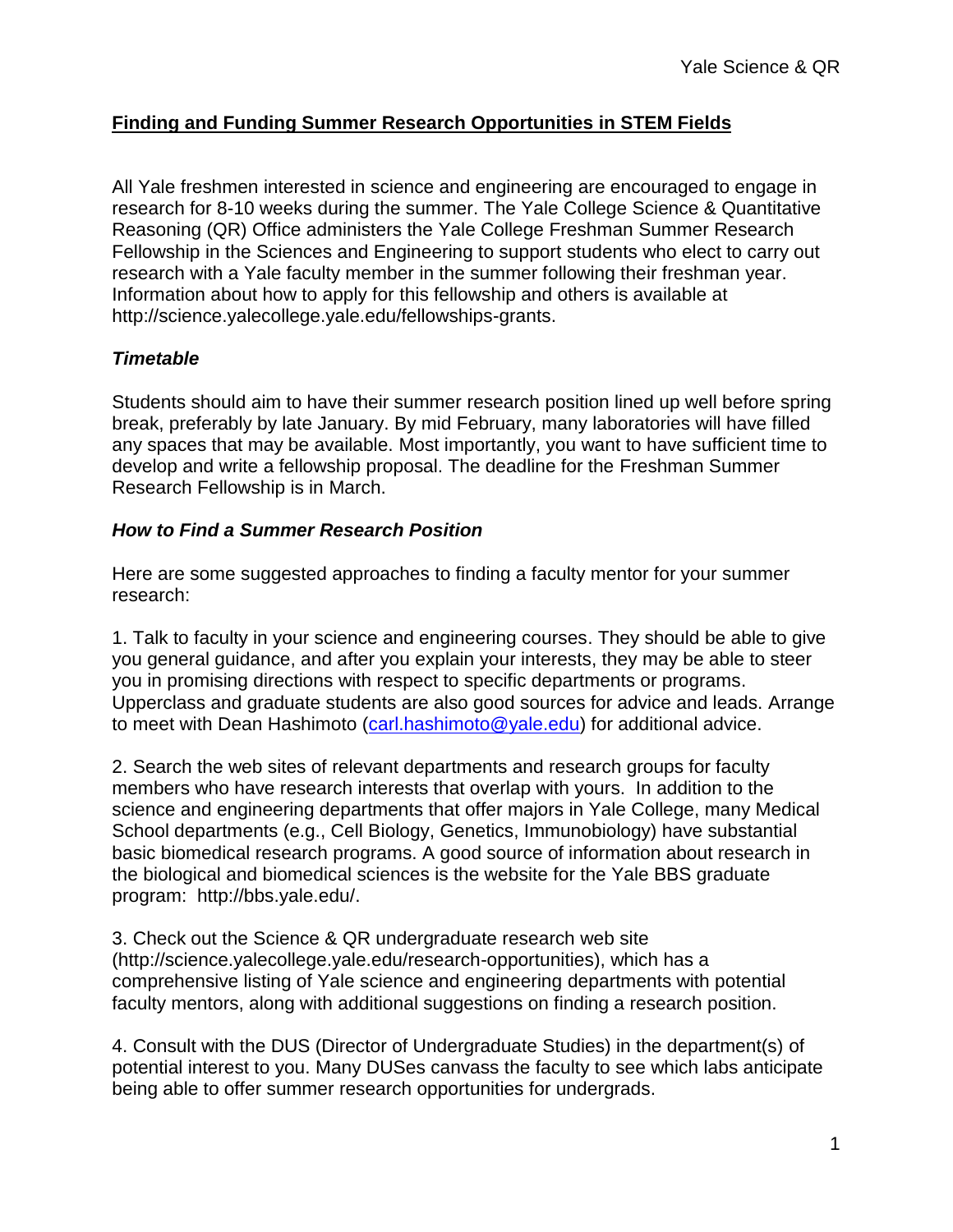5. Students often look for a list of faculty "who will accept undergraduates," but this approach limits your imagination and such lists are usually inaccurate about the possibilities. Virtually any of Yale's 800+ science and engineering laboratories could be the right lab for you!

6. You are looking for a lab whose work excites you and makes you want to dive in. That's where you should set the bar. This summer, you should be thinking, "I can't believe they're paying me to do this."

## *Talking to Faculty Members*

1. Any faculty member will become intrigued by a student who is excited about the lab's science, has read 2-3 of the lab's papers, and clearly wants to roll up his or her sleeves and get involved in research. So identify a couple of labs that excite you, then do this reading before contacting the professor.

In your initial contact, you want to be saying "I read about your discovery of X in *Nature* and I think it's just the sort of project I'd like to work on" rather than "I think I might be interested in genetics and wonder if I could work in your lab." Similarly, when a faculty member meets with a student, it's impressive when the student asks intelligent questions about where the lab's work is heading now.

2. It is VERY IMPORTANT when you discuss a summer research position with a potential faculty mentor to do it in person and in an organized manner. Email can be the most effective means of making initial contact. In your email, attach a resume that highlights relevant coursework and prior research experience if any. You should ask for an appointment to visit the person. This will allow you the opportunity to learn in detail what your summer project might entail. It also gives you a sense of the environment within which you will be working. Students usually find that the environment is as important as the science.

3. You increase your chances of getting an appointment (i.e., getting your foot in the door) if you mention that you will be applying for fellowships, so that your research mentor does not need to be concerned with providing your support.

#### *Mechanism of Support*

Summer support is provided through the Freshman Summer Research Fellowship Program, as described at [http://science.yalecollege.yale.edu/fellowships-grants.](http://science.yalecollege.yale.edu/fellowships-grants) The selection process is competitive, but Yale College has allocated support that should be sufficient to ensure that strong proposals from appropriately qualified students will have a high probability of success. Summer 2015 fellowship support for students doing research on campus was \$3440-\$4300 (\$430/week) for an 8-10 week full-time research experience. These fellowships are designed to cover living expenses so that the recipients can dedicate their full attention to their research. Full time means full time.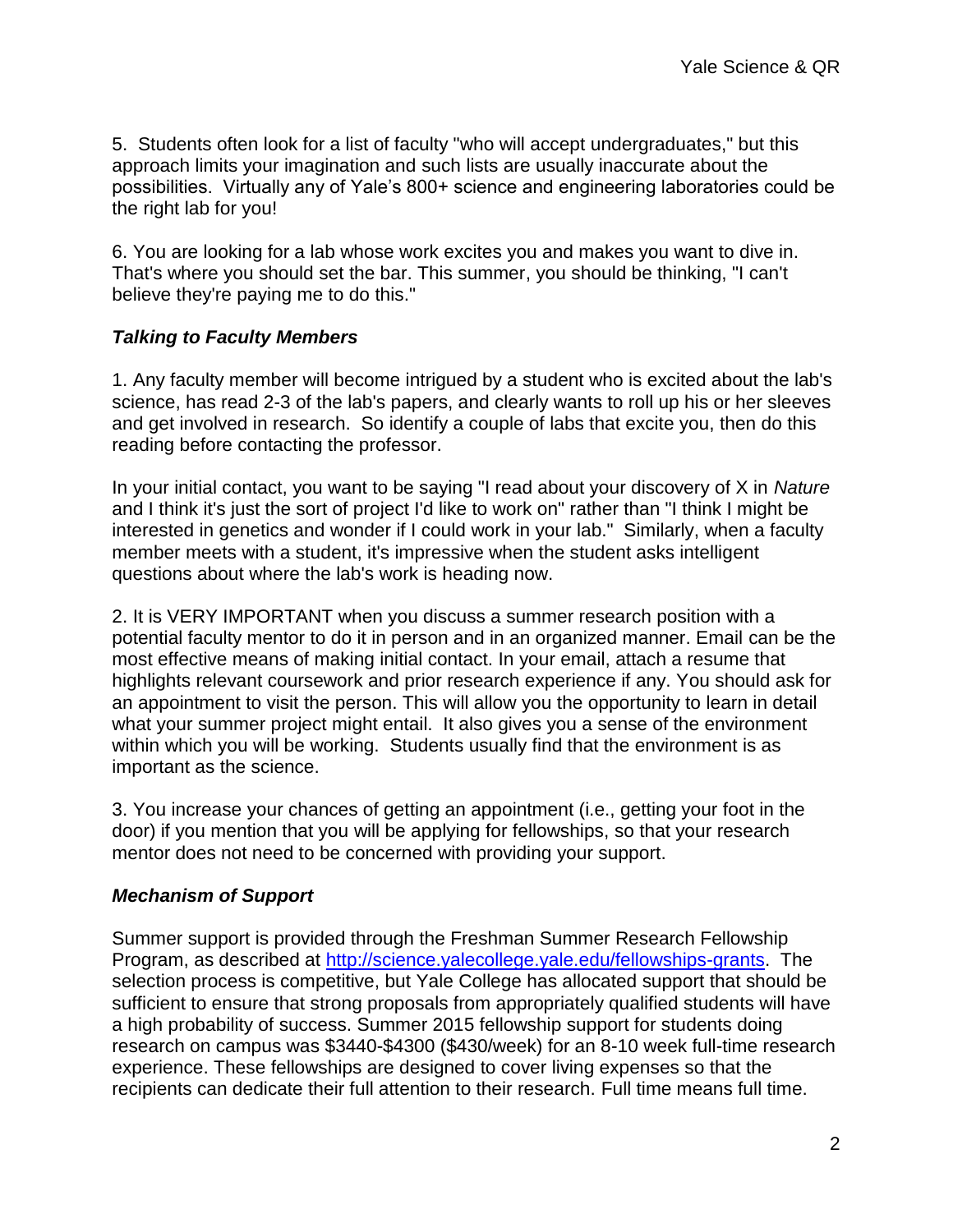Fellowship recipients are not permitted to take summer courses or hold down an additional job.

## *Summer Research FAQs*

## 1. **How should I approach a potential research mentor?**

Unless you already have direct contact with your potential mentor, e.g., through a course, it is generally best to begin with a call or email to ask for a face-to-face appointment to explore the possibility of a summer student research position.

## 2. **What will I do during my summer research program?**

When you interview with potential mentors, tell them your course background, prior work history, future career and academic interests and then ask them what are the sorts of projects they might suggest that you participate in. Often you will not have your "own" project, but will collaborate with a more advanced scientist (upperclass student, grad student, post-doctoral fellow, or faculty member) and assist with a component of the ongoing research. While you may be expected to do a small amount of routine laboratory support work, such as lab maintenance, library research, etc., you should not take a position in which your major duties are glassware washing, xeroxing for the faculty member, or other such positions which do not fully expose you to the active research of the research group.

## 3. **Can I apply to do field work with a Yale mentor off-campus?**

Yes, if that's where the faculty member and her or his laboratory carry out summer research. Many Yale faculty members do their research at other locations: e.g., ecology studies elsewhere in the U.S. or abroad, astronomy studies at the Yale telescope in Chile, or high energy research at CERN. Dean Hashimoto will want to have a conversation with your proposed mentor before final approval.

## 4. **Can I do summer research at a University in my hometown?**

Yes, but you will not be eligible to receive Yale College Freshman Summer Research Fellowship support. Your non-Yale mentor or the host institution may be able to provide financial support or you can apply for various fellowships that are not limited to Yale. Some of these are listed on the Yale Student Grants Database [\(http://studentgrants.yale.edu/\)](http://studentgrants.yale.edu/), but you should be aware that Yale funding for research elsewhere is limited. Some programs have deadlines in the December-February time frame, so think about these early.

#### 5. **What are the supported areas of research?**

All areas of the natural sciences, engineering, mathematics, and computer science. Some areas of study in Psychology or Cognitive Science may be appropriate. In general, behavioral studies on animals are eligible for support, but Freshman Summer Research Fellowship-funded studies on humans are appropriate only if the primary focus is on the biology going on 'inside the box,' such as through MRI imaging studies. Students interested in pursuing other types of behavioral research or research in other social sciences may be eligible for support through the Dean's Research Fellowship in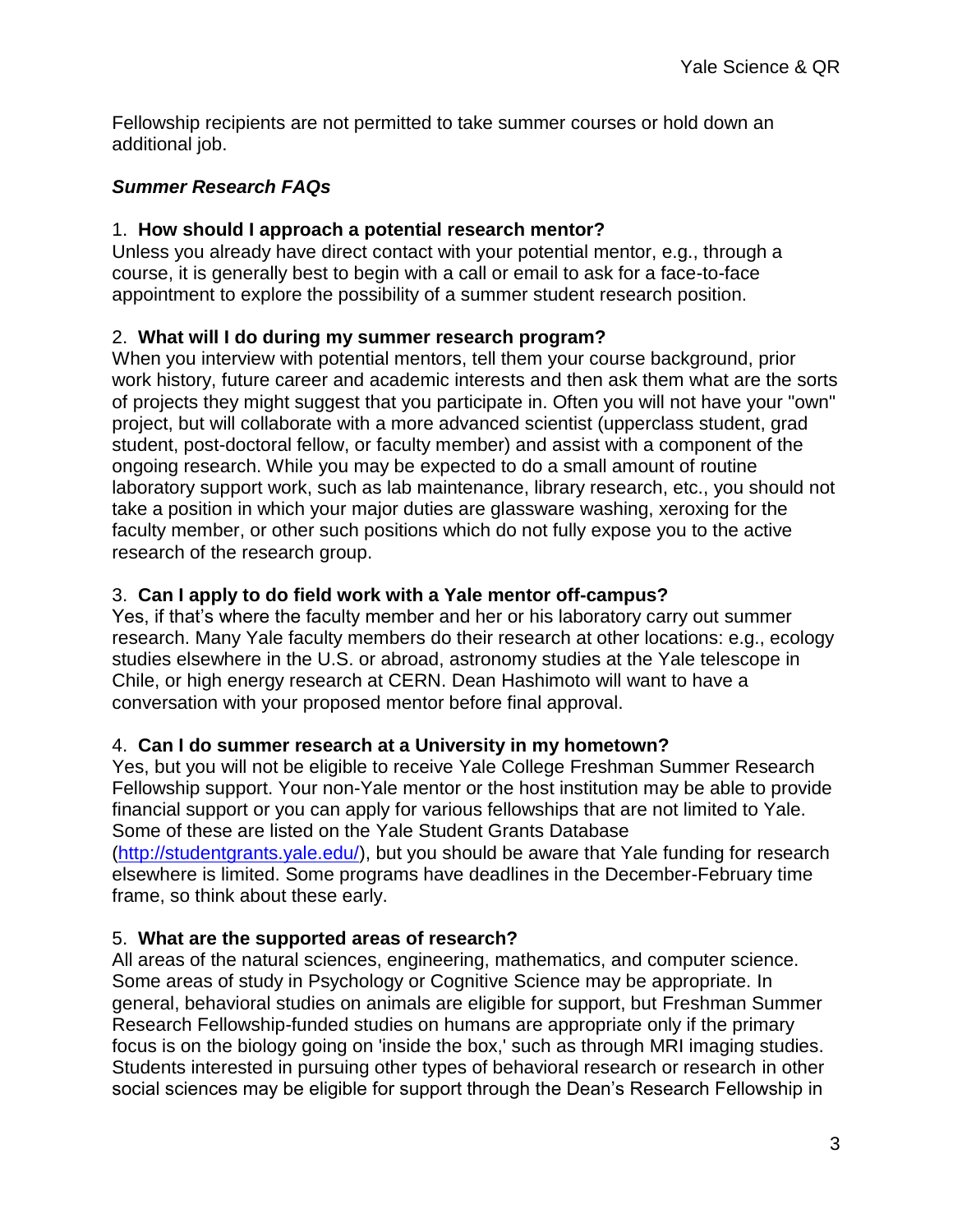the Humanities and Social Sciences or other grants listed on the Yale Student Grants Database.

#### 6. **What are the dates for participation in summer research?**

The dates of your participation are by agreement between you and your mentor. Your start date may be any time after your last exam and your finish date may be any time before the beginning of classes for the fall term.

### 7. **What about taxes?**

Your stipend is reported by Yale as taxable income. You will have to report the income in your annual IRS filing and pay taxes if required based on your income and filing status. International students are subject to special regulations governing tax withholding from the stipend payments, and should contact Ms. Donalee Slater in the Science and QR Office for instructions on the completion of documents required for employment and for proper tax treatment of stipends.

### 8. **Can I take a Summer Session course while I am doing research?**

Not if you are receiving fellowship support. Freshman Summer Research Fellowships are intended to provide support for a full-time experience of 8-10 consecutive weeks, with no distractions or other commitments, including courses or jobs.

### 9. **Does the Fellowship Program provide housing?**

No, the Fellowship Program does not provide housing. You must make your own living arrangements for the summer. Typically, groups of students have jointly taken summer sublets near campus. Yale Off Campus Housing, [http://offcampus.yale.edu/,](http://offcampus.yale.edu/) maintains a database of available short-term rentals, sublets, and shares in the New Haven area. In previous years, the Department of Conference Services & Events has offered limited on-campus housing to students during the summer. Information about summer availability and rates will be posted as it becomes available.

#### 10. **What are the time deadlines for participation in summer research?**

During winter recess and the first few weeks of the spring semester, but if possible earlier during the fall semester, you should investigate research areas, initiate contacts, and begin discussing projects with potential research mentors. You should finalize your plans as early as you can, but you must submit your proposal by the March deadline for the Freshman Summer Research Fellowship.

#### 11. **Where can I get help with the research proposal for the fellowship application?**

You should be able to get help from your summer research mentor and members of her or his lab. Their input can be invaluable in writing a compelling research proposal.

#### 12. **What is expected of me in the way of a final report, etc.?**

You are obligated to provide the Freshman Summer Research Fellowship Program with a two-page summary of your research at the end of the summer.